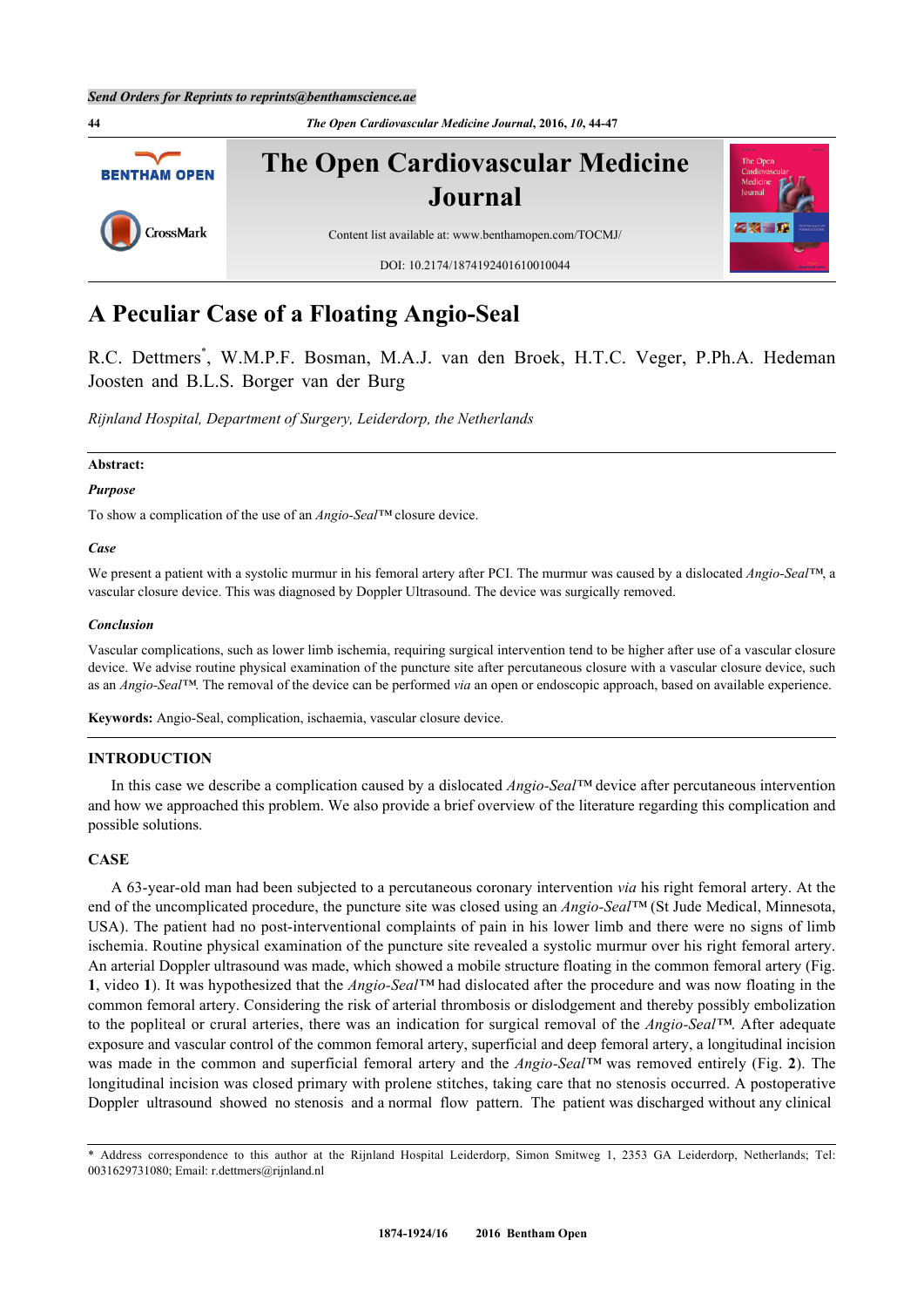<span id="page-1-0"></span>symptoms or complications on the second postoperative day. Patient consent was obtained for publishing this case.



**Fig. (1).** Ultrasound of the common femoral artery, showing the luxated anchor of the *Angio-Seal™*, floating in the lumen, hanging on the suture from the vessel wall.

<span id="page-1-1"></span>

**Fig. (2).** The *Angio-Seal™* was surgically removed through a vertical incision of the common femoral artery.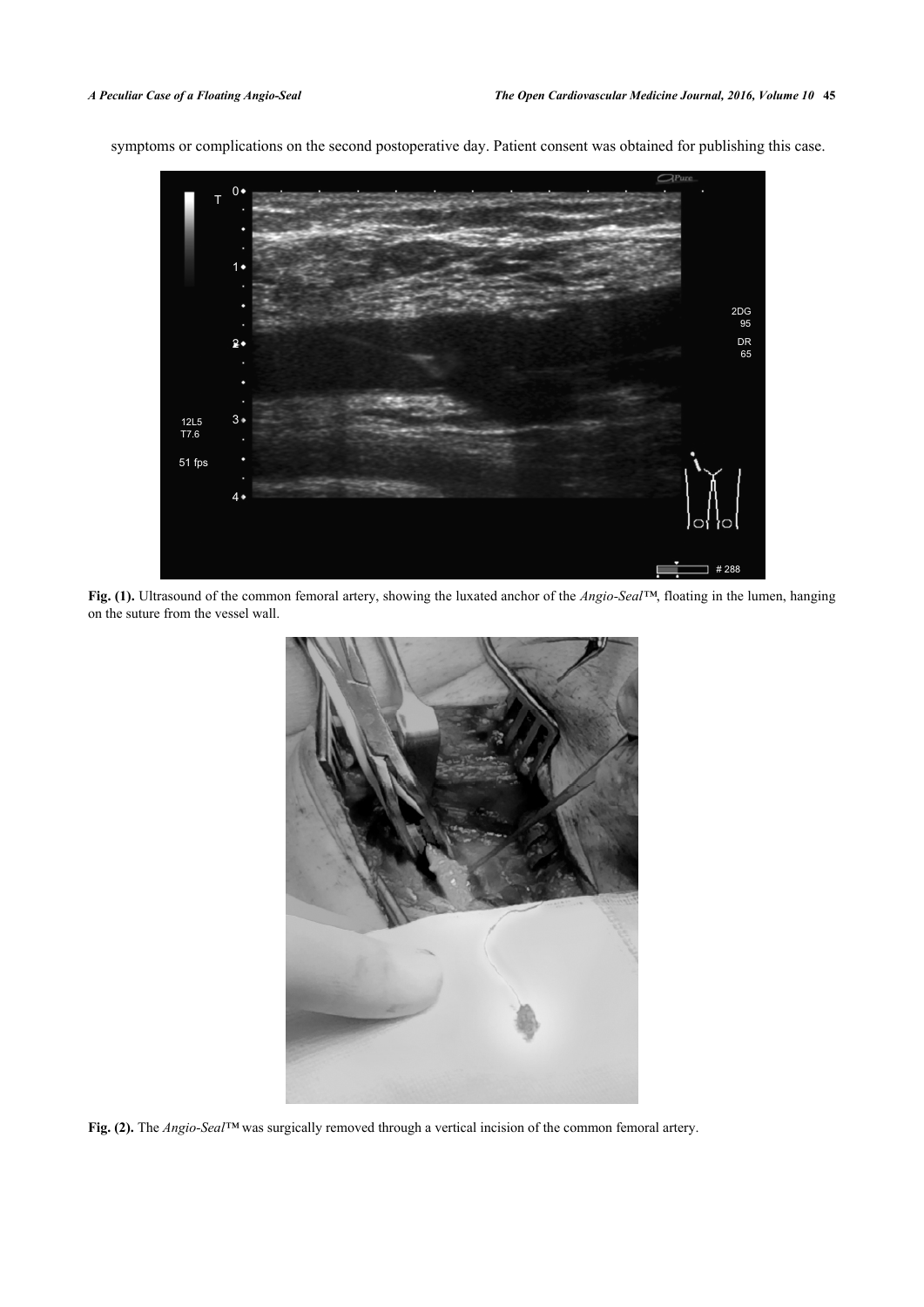## **DISCUSSION**

An *Angio-Seal™* is a bio-absorbable arterial closure device that is placed after a percutaneous intervention to achieve haemostasis and prevent extra-luminal bleeding. The aim of this device is earlier mobilisation, which reduces hospital admission duration and consequently, medical costs. It consists of three parts; an intra-arterial bio-absorbable anchor, a suture and an extra-arterial collagen sponge to seal the vessel. The sponge should be pushed over the suture to attain compression to the outside of the arterial wall, thereby pulling the intraluminal anchor to the inside of the vessel wall in order to fully close the puncture hole. The anchor and suture completely dissolve within 90 days [[5](#page-3-0)]. In this specific case, the collagen sponge was probably not pressed firmly enough to the outer arterial wall during *Angio-Seal™* placement, enabling the anchor to luxate and float in the common femoral artery (Fig. **[1](#page-1-0)**). The suture on the anchor prevented dislodgement of the anchor and consequent symptoms of limb ischemia.

A literature search was conducted to identify common complications of the use of vascular closure devices, such as an *Angio-Seal.* Complications that were most frequently encountered included groin bleeding, arterial stenosis and infection [\[1](#page-2-0)]. A large meta-analysis [\[1](#page-2-0)] comparing vascular closure devices with manual or mechanic compression after coronary angiography or percutaneous intervention showed that lower limb ischemia and other ischemic arterial complications (0.3% *versus* 0.0%,  $p=0.07$ ), the need of surgery for vascular complications (0.7% *versus* 0.4%,  $p=0.10$ ) and the risk of groin infection (0.6% *versus* 0.2%,  $p=0.02$ ) tended to be higher in the vascular closure device groups. For *Angio-Seal* patients only, the risk of arterial stenosis, limb ischemia or device luxation was comparable to patients with manual or mechanic compression (RR 3.00, 95% CI 0.12-73.35). The risk of arterial complications that required vascular surgery was also not significantly higher in the intervention-group using an *Angio-Seal™* (RR 1.00, 95% CI 0.17-5.74).

There are several techniques to remove a luxated vascular closure device[[2](#page-2-1) - [4](#page-2-2)]. Recently, Boersma *et al.* [\[4](#page-2-2)] described a case in which a luxated *Angio-seal™* was removed with an endovascular Alligator Tooth Retrieval Forceps in the distal femoral artery. Two other cases describe patients who needed vascular surgery to remove the luxated device similar to the case described in this article [[2](#page-2-1), [3](#page-2-3)]. We chose a surgical approach because of the risk of distal embolization and lack of experience in removing a luxated *Angio-Seal™* with an endovascular technique.

#### **CONCLUSION**

Dislocation of an *Angio-Seal™* closure device is a rare complication, which normally requires an intervention to prevent embolism, arterial thrombosis or limb ischemia. The removal of the device can be performed *via* an open or endoscopic technique, based on available experience and preference. Physicians using an *Angio-Seal™* should be aware that inadequate pressure of the *Angio-Seal™* firmly to the vessel wall could potentially result in its potential dislocation. Current manuscript displays distinctive ultrasound imaging of the floating *Angio-Seal™* in the common femoral artery. We advise routine physical examination of the puncture site after percutaneous closure to assess presence of a systolic murmur prior to discharge.

#### **CONFLICT OF INTEREST**

The authors confirm that this article content has no conflict of interest.

## **ACKNOWLEDGEMENTS**

Video 1. Ultrasound of the common femoral artery, showing the luxated anchor of the *Angio-Seal™*, floating in the lumen, hanging on the suture from the vessel wall.

#### **REFERENCES**

- <span id="page-2-0"></span>[1] Biancari F, D'Andrea V, Di Marco C, Savino G, Tiozzo V, Catania A. Meta-analysis of randomized trials on the efficacy of vascular closure devices after diagnostic angiography and angioplasty. Am Heart J 2010; 159(4): 518-31. [\[http://dx.doi.org/10.1016/j.ahj.2009.12.027\]](http://dx.doi.org/10.1016/j.ahj.2009.12.027) [PMID: [20362708](http://www.ncbi.nlm.nih.gov/pubmed/20362708)]
- <span id="page-2-1"></span>[2] Prabhudesai A, Khan MZ. An unusual cause of femoral embolism: angioseal. Ann R Coll Surg Engl 2000; 82(5): 355-6. [PMID: [11041042\]](http://www.ncbi.nlm.nih.gov/pubmed/11041042)
- <span id="page-2-3"></span>[3] Ainslie MP, Macdonald J, Smyth J. A pain in the leg following angiography. J Invasive Cardiol 2011; 23(3): E58-60. [PMID: [21364253\]](http://www.ncbi.nlm.nih.gov/pubmed/21364253)
- <span id="page-2-2"></span>[4] Boersma D, van Strijen MJ, Kloppenburg GT, van den Heuvel DA, de Vries JP. Endovascular retrieval of a dislodged femoral arterial closure device with Alligator forceps. J Vasc Surg 2012; 55(4): 1150-2. [\[http://dx.doi.org/10.1016/j.jvs.2011.12.015](http://dx.doi.org/10.1016/j.jvs.2011.12.015)] [PMID: [22265797\]](http://www.ncbi.nlm.nih.gov/pubmed/22265797)